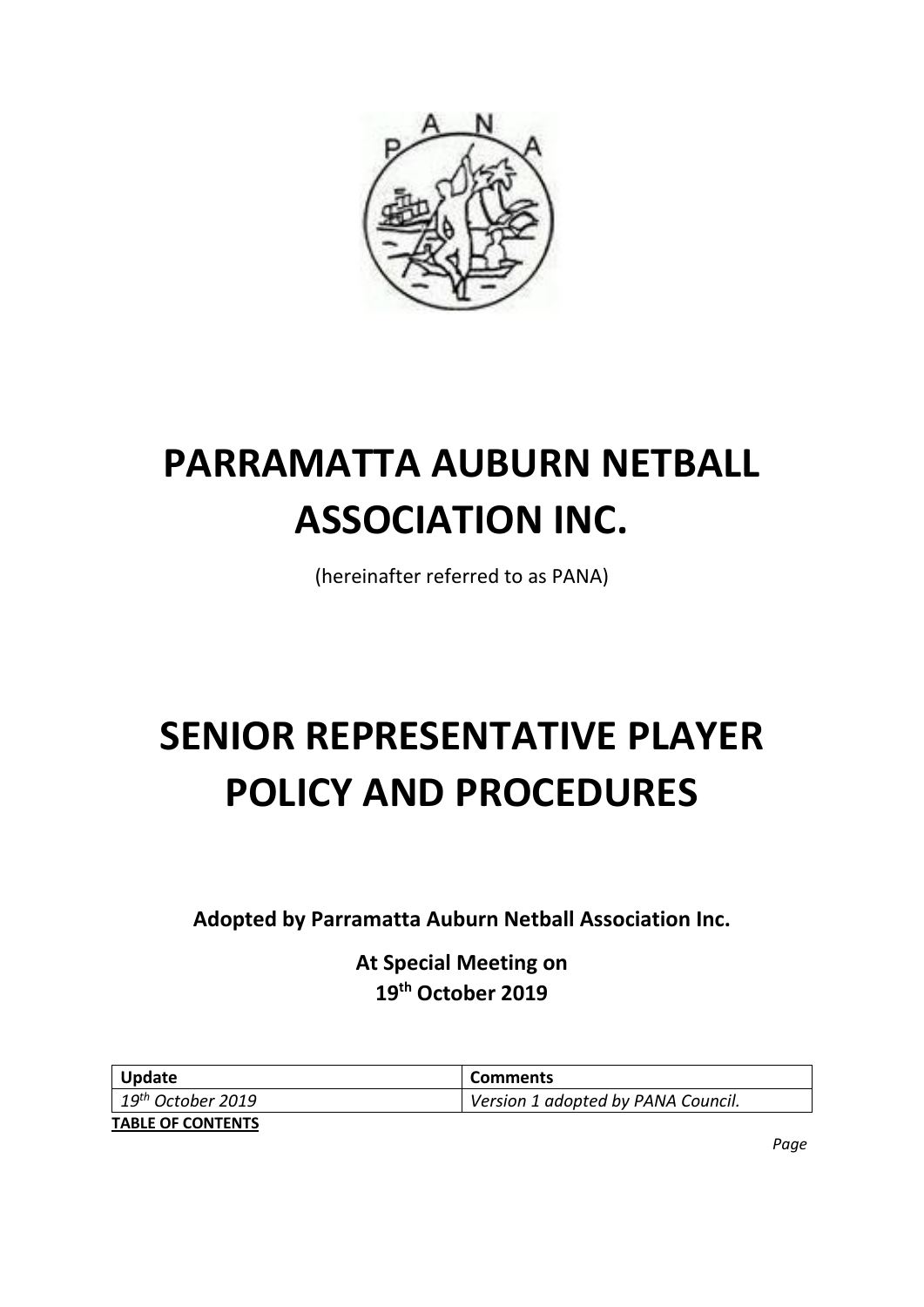

|              | Aim                                                       |  |
|--------------|-----------------------------------------------------------|--|
| 2.           | Teams/Squads to be Selected                               |  |
| 3.           | <b>Selection Criteria</b>                                 |  |
| $\mathbf{4}$ | <b>Selection Process</b>                                  |  |
| -5.          | Senior Representative Player Commitments and Expectations |  |

### Appendices

| Senior Representative Player Agreement          |  |
|-------------------------------------------------|--|
| Senior Representative Elected Commitment Record |  |

\*\*\*\*\*\*\*\*\*\*\*\*\*\*\*\*\*\*\*\*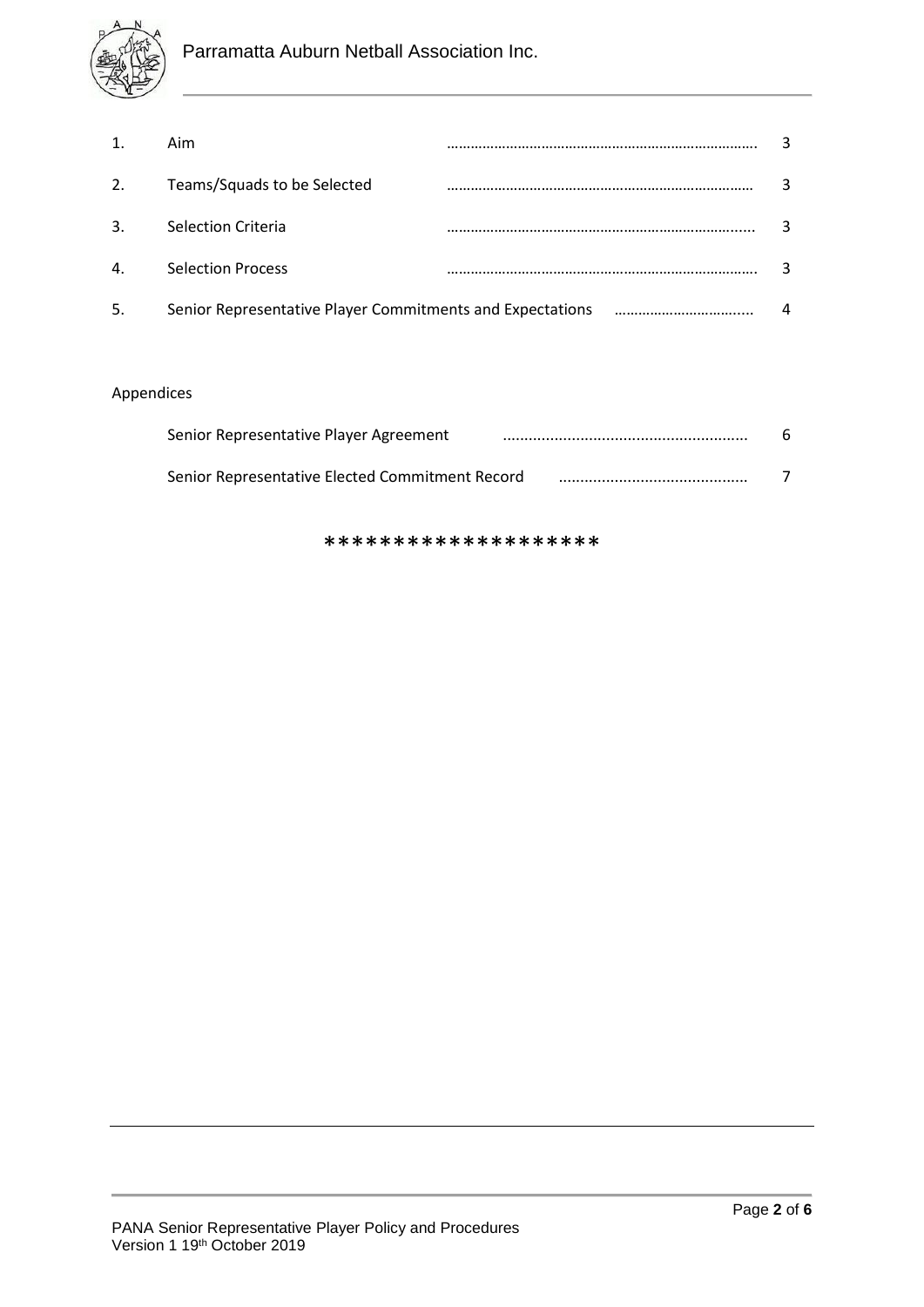

#### **1 AIM**

This policy has been developed to clearly outline to players the procedure involved in being a PANA Senior Representative Player.

Parts of this policy are to be read in conjunction with the PANA Representative Selection Policy and Procedures)

## **2. TEAMS/SQUADS TO BE SELECTED**

- 1) Metro League Teams *Minimum age, turning 16 during year of play*.
- 2) NSW Senior State Title Teams in Divisions nominated by Netball NSW *Minimum age, turning 15 during year of play*.
- 3) NSW Summer series Teams *Minimum age, turning 14 during year of play*.
- 4) United Inter District Team/s (if applicable) *Minimum age, turning 16 during year of play*.

### **3. SELECTION CRITERIA**

- 1) Players must be current financial members of Netball NSW (for insurance purposes).
- 2) Any current member of PANA must be financial.
- 3) Players are expected to attend all phases of selections.
- 4) Players who do not attend all phases of selection will not be eligible for selection with the exception of:
	- i) Unable to attend selection due to illness or extenuating circumstances. Players must provide a letter with supporting documentation to the PANA Secretary, preferably one week prior.
	- ii) Unable to trial due to injury. Players will be expected to **attend all phases of selection**, and provide medical documentation that clearly states when they will be able to participate in court work.

#### **4. SELECTION PROCESS**

- 1) Initial selection trials shall be conducted as per advertised dates.
- 2) The PANA Executive shall notify the Selection Committee, of the eligibility or otherwise of player nominations prior to the selection. *Please refer to detail (5) five Ratification of Nominated Players in the PANA Representative Selection Policy and Procedures.*
- 3) The Head Selector will create a record of selection trial games detailing the number of games each nominee has played, and in what position/s.
- 4) A shadow player list will be retained by the Head Selector.
- 5) Names of all players selected into teams will be submitted to the PANA Executive for ratification.
- 6) Names of players selected into teams/squads once ratified by PANA Executive will be posted on the PANA website as soon as practical after ratification.
- 7) If a player subsequently withdraws from a team after selection, the following will occur:
	- i) The Selectors will return to the "shadow" list to source a replacement.
	- ii) If no player of suitable standard in relation to the vacant position, is in the original nominations, the selectors may request PANA Executive to invite a replacement player for the team.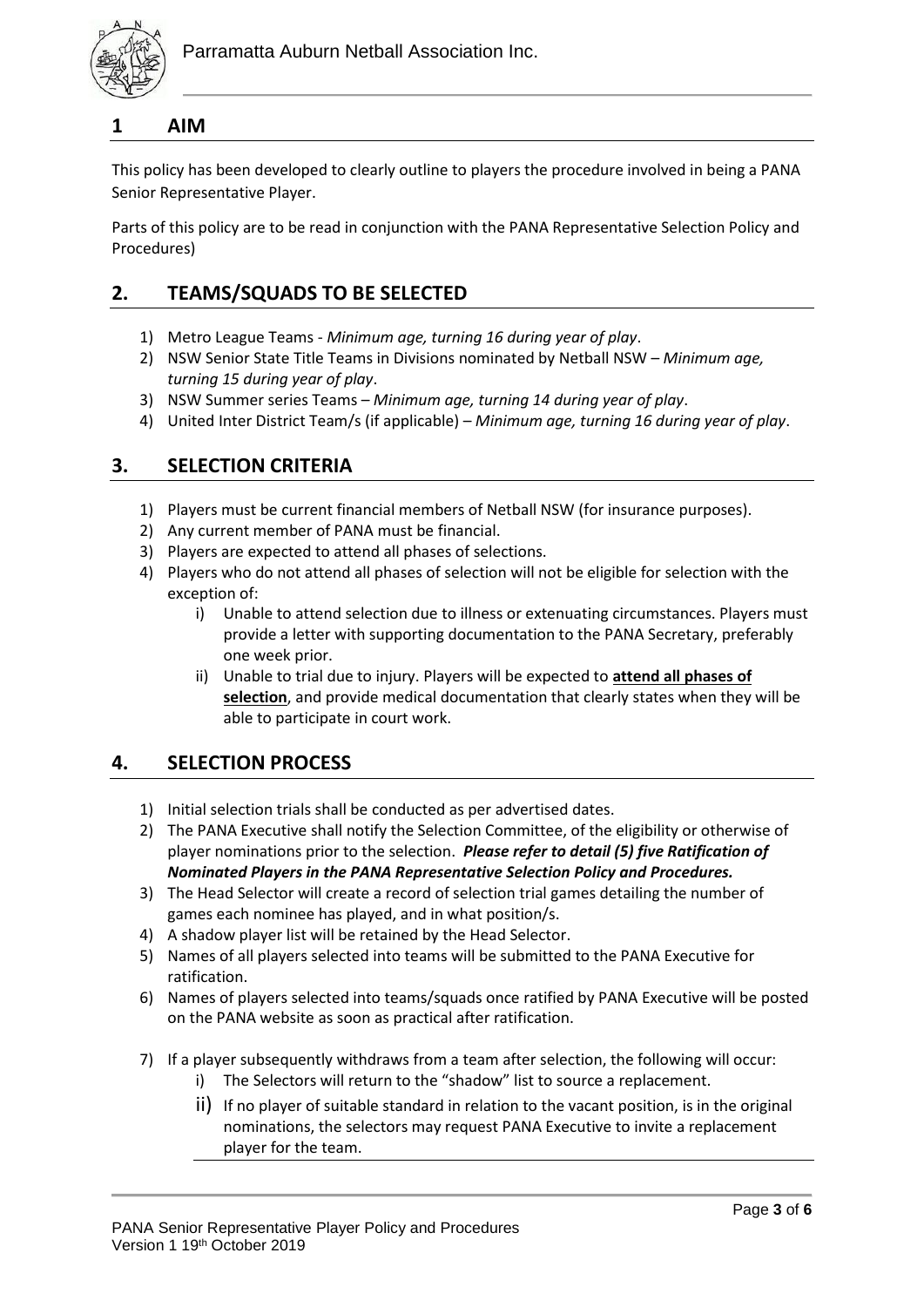

## **5. SENIOR REPRESENTATIVE PLAYER COMMITMENTS AND EXPECTATIONS**

All Senior Representative Players will not be allowed to play Senior Representative Netball for PANA if they intend to play, coach or officiate for another Association.

PANA encourage players to participate in our senior competition, however if a player should wish to be affiliated with another association in a representative capacity, they will need to put their request in writing to the PANA Secretary, outlining all details.

This will be assessed on a case by case basis and if permission is granted it will only be granted for in the year of the request.

- 1) All Senior Representative players are expected to give priority to their representative commitments over other sporting commitments.
- 2) All Senior Representative Players must be or become registered with a PANA Affiliated Club in the year of play.
- 3) All Senior Representative Players must pay a Levy in addition to their Club Registration Fee. The amount of the levy will be determined by the PANA Executive at the October meeting, prior to selections.
- 4) All Senior Representative players will be expected to attend the Annual PANA Presentation Night, held in October each year, the cost of which is included in the Player fees.
- 5) All Senior Representative Players will be expected to attend the season opening day and participate in the March Past in playing uniform.
- 6) All Senior Representative Players will be expected to staff the BBQ at the PANA Junior Representative Carnival.
- 7) All Senior Representative players are expected to participate in fundraising activities conducted by PANA throughout the season. This may include chocolate fundraising.
- 8) Failure to complete any of the required fundraising duties will result in a \$100.00 fine.
- 9) All Senior Representative players are expected to attend and be punctual for all such training and fitness sessions as scheduled by PANA and their Coach.
- 10) Players selected into the Senior Representative Programme are expected to be available to take the court for all games as scheduled throughout the Representative competition.
- 11) Players must submit all forms as requested by the Representative Convenor.
- 12) Any absence must be submitted in writing to the Team Manager, accompanied by supporting medical documentation.
- 13) When the Netball NSW State Titles are held at venues which require travel and accommodation, all PANA State Title players must attend, travel and reside with the team for the entire Championships as organised by PANA.
- 14) When the Netball NSW State Titles are held at venues out of the Sydney Metropolitan area a travel levy will apply. This levy will be set by the PANA Executive at the October meeting prior to selections.
- 15) All Senior Representative Players must wear PANA specified uniform at all training, games and events attended as a Representative of PANA. For costs **please refer to the current PANA Representative Uniform Requirements and Price List.**
- 16) All Senior Representative Players should hold a current Netball Australia Umpiring Theory Examination Pass. The certificate should be submitted to the Representative Team Manager and Association Secretary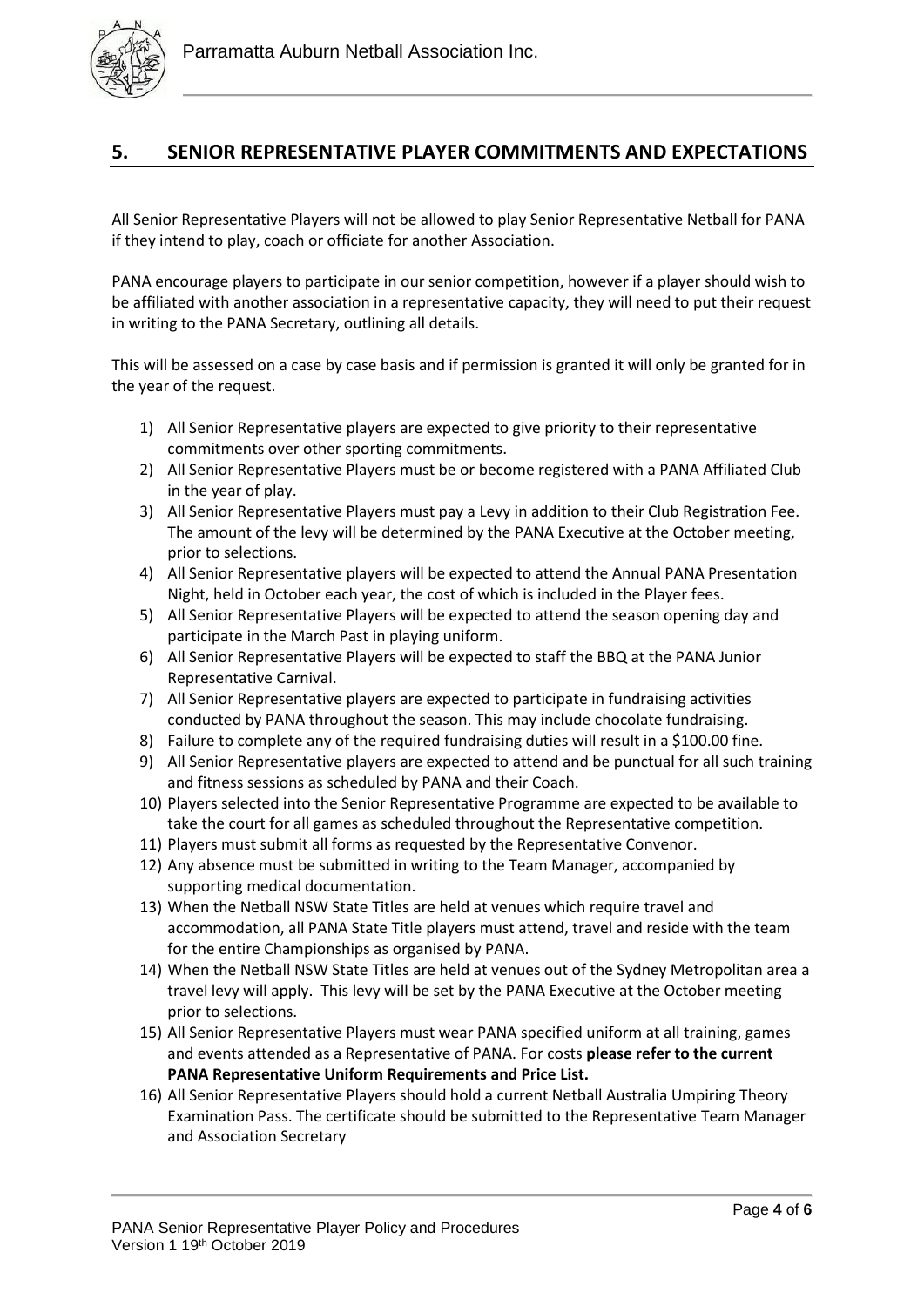

17) All players selected into a Metro League Team must fulfil their commitment to PANA. The following minimum expected commitment outside playing in Representative team and points, 4, 5, 6 & 7 above, players **must give 15 hours** back to Parramatta Auburn Association. Some examples but not limited to; playing in the Association competition, umpiring, coaching or holding training sessions with PANA representative teams or Association club teams, giving time on PANA committees.

This commitment must be completed prior to the end of the regular season in the year of play. Notification of completed commitments are to be provided to the Team Manager and Association Secretary

- 18) Inability to fulfil any of the commitments or expectations may result in a player being ineligible to trial for representative selection for the current and the next calendar year.
- 19) All Metro League Players are encouraged to play in the Senior Club, Saturday Competition.
- 20) No refunds will be given if a Senior Representative Player is Replaced, *please refer Detail 7.1 b) and c) PANA Representative Selection Policy and Procedures*.
- 21) No refunds will be given if a Senior Representative Player Withdraws after accepting a position, *please refer Detail 8 PANA Representative Selection Policy and Procedures.*
- 22) All players must behave in an appropriate manner by:
	- i) following Netball NSW Code of Conduct for players and spectators
	- ii) following PANA Senior Representative Policy and Procedures
	- iii) Refrain from smoking and/or consuming alcohol within the confines of players, courts and tent areas while Association and/or Netball NSW events are in progress.
- 24) Be subject to suspension or dismissal from any team if proven guilty of breaching the Code of Conduct relevant to the particular situation.
- 25) Accept and understand that selection does not entitle any player to 100% court time.
- 26) Agree to accept the decision of the Coach as to the selection of the team to play in each match, and to accept directions of the Manager or other Association Officials.